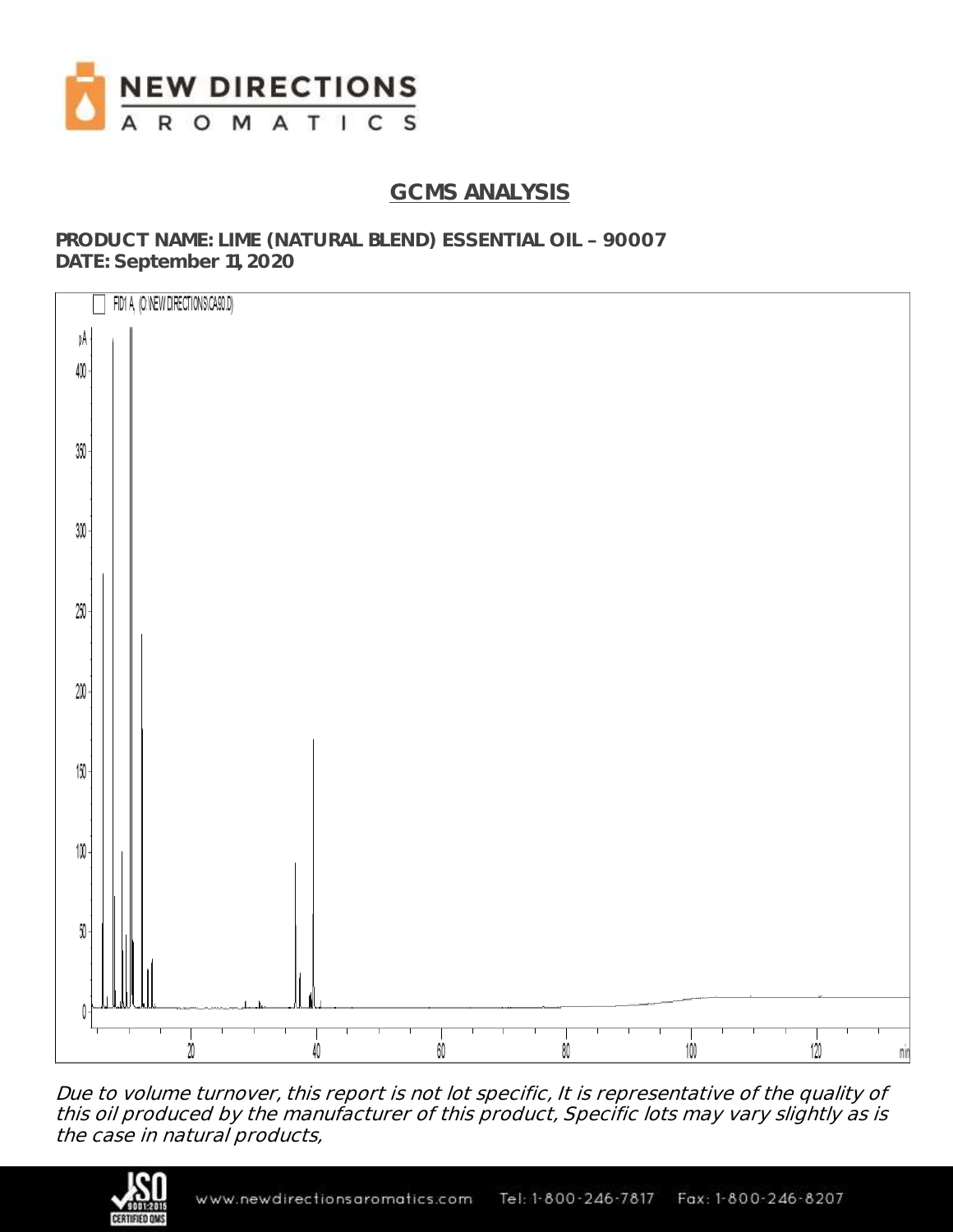

# GCMS ANALYSIS *(cont'd.)*

### **PRODUCT NAME: LIME (NATURAL BLEND) ESSENTIAL OIL 90007**

| Peak                    | $RT$ (min) | <b>Compound name</b>               | $\frac{0}{0}$ |
|-------------------------|------------|------------------------------------|---------------|
| $\mathbf{1}$            | 5.78       | alpha-PINENE                       | 2.78          |
| $\overline{2}$          | 5.79       | alpha-THUYENE                      | 0.17          |
| $\overline{3}$          | 6.36       | alpha-FENCHENE                     | 0.01          |
| $\overline{\mathbf{4}}$ | 6.52       | <b>CAMPHENE</b>                    | 0.09          |
| $\overline{5}$          | 7.44       | beta-PINENE                        | 5.39          |
| $\overline{6}$          | 7.76       | <b>SABINENE</b>                    | 0.95          |
| $\overline{7}$          | 8.19       | p-MENTH-2-ENE                      | 0.01          |
| 8                       | 8.30       | delta3-CARENE                      | 0.01          |
| $\overline{9}$          | 8.59       | beta-MYRCENE                       | 0.08          |
| 10                      | 8.96       | alpha-PHELLANDRENE                 | 1.45          |
| 11                      | 9.09       | psi-LIMONENE                       | 0.14          |
| 12                      | 9.55       | alpha-TERPINENE                    | 1.00          |
| 13                      | 10.53      | <b>LIMONENE</b>                    | 75.54         |
| 14                      | 10.69      | 1.8-CINEOLE + beta-PHELLANDRENE    | 0.48          |
| $\overline{15}$         | 10.75      | <b>TERPENE ISOMER</b>              | 0.05          |
| 16                      | 11.64      | Cis-beta-OCIMENE                   | 0.02          |
| 17                      | 12.11      | gamma-TERPINENE                    | 3.46          |
| 18                      | 12.36      | Trans-beta-OCIMENE                 | 0.05          |
| 19                      | 13.08      | p-CYMENE                           | 0.41          |
| 20                      | 13.68      | <b>TERPINOLENE</b>                 | 0.51          |
| 21                      | 14.22      | <b>OCTANAL</b>                     | 0.07          |
| 22                      | 22.40      | <b>LIMONENE Cis-1,2-EPOXIDE</b>    | 0.01          |
| 23                      | 23.72      | delta-ELEMENE                      | 0.01          |
| 24                      | 28.61      | <b>LINALOOL</b>                    | 0.10          |
| 25                      | 29.27      | 1-OCTANOL                          | 0.01          |
| 26                      | 29.87      | <b>TERPINENE-1-OL</b>              | 0.01          |
| 27                      | 30.40      | <b>FENCHOL</b>                     | 0.02          |
| 28                      | 30.87      | alpha-trans-BERGAMOTENE            | 0.10          |
| 29                      | 31.25      | beta-CARYOPHYLLENE + SESQUITERPENE | 0.05          |
| 30                      | 31.77      | TERPINENE-4-OL                     | 0.03          |

#### Disclaimer & Caution:

Please refer to all relevant technical information specific to the product, prior to use, The information contained in this document is obtained from current and reliable sources, New Directions Aromatics Inc, provides the information contained herein, but makes no representation as to its comprehensiveness or accuracy, Individuals receiving this information must exercise their independent judgment in determining its appropriateness for a particular purpose, The user of the product is solely responsible for compliance with all laws and regulations applying to the use of the products, including intellectual property rights of third parties, As the ordinary or otherwise use(s) of this product is outside the control of New Directions Aromatics Inc,, no representation or warranty, expressed or implied, is made as to the effect(s) of such use(s), (including damage or injury), or the results obtained, The liability of New Directions Aromatics Inc, is limited to the value of the goods and does not include any consequential loss, New Directions Aromatics Inc, shall not be liable for any errors or delays in the content, or for any actions taken in reliance thereon, New Directions Aromatics Inc, shall not be responsible for any damages resulting from use of or reliance upon this information, In the event of any dispute, the Customer hereby agrees that Jurisdiction is limited to the province of Ontario,